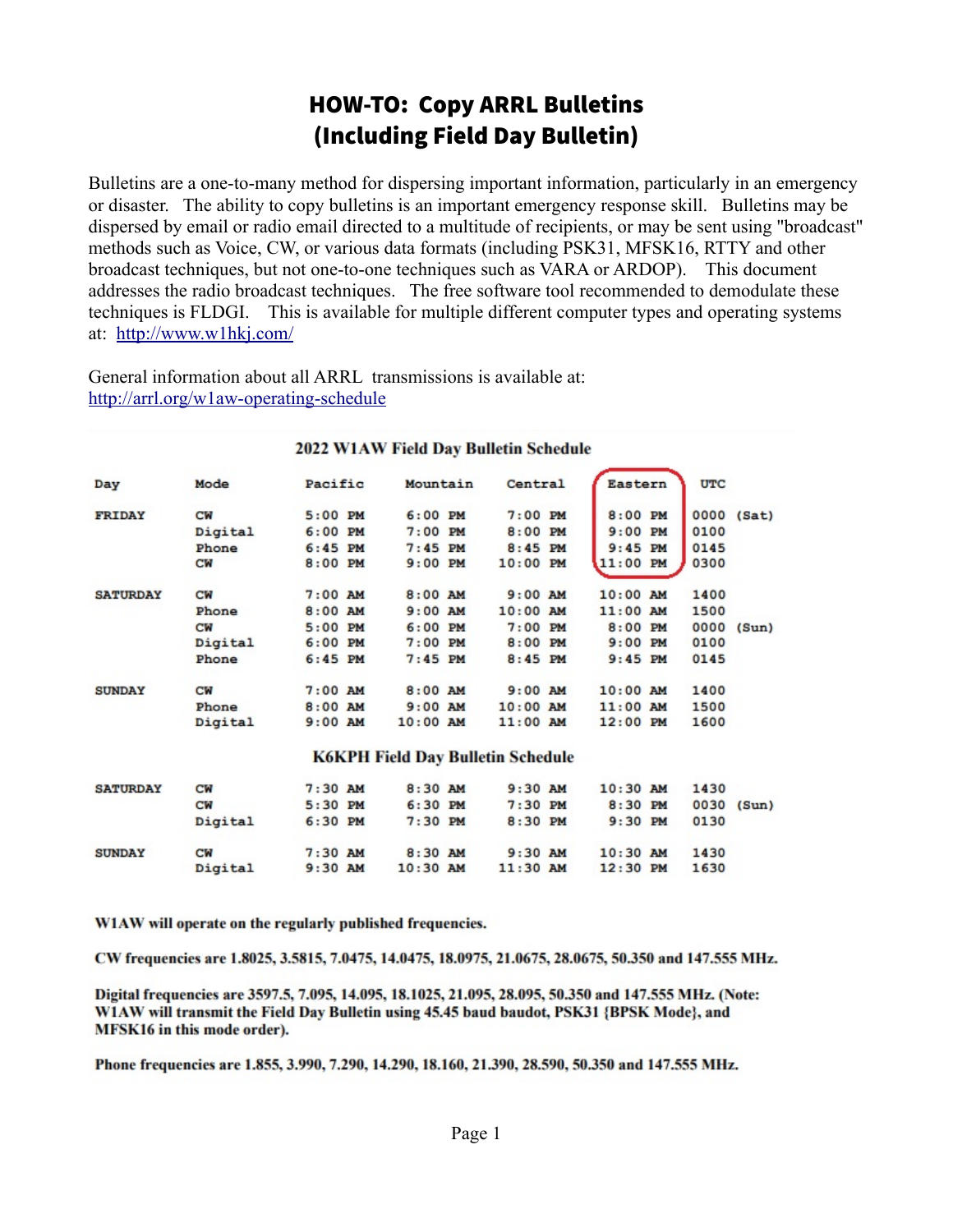The **FIELD DAY BULLETIN** appears to be a special bulletin, only released over the air, designed to give hams practice in copying disaster bulletins. It is followed by the Propagation Bulletin, which we don't think is required to get the 100-point Field Day Bonus -- but we often submit that as well. The Field Day Bulletin must be copied substantially correct - but minor errors due to static crashes, etc, don't seem to be counted against you.

## **HOW TO COPY PHONE BULLETINS**

| <b>TIME</b>                                         | <b>FREQUENCY</b>                               | Capture Technique                                                                                                     |
|-----------------------------------------------------|------------------------------------------------|-----------------------------------------------------------------------------------------------------------------------|
| 9:45 PM<br>Eastern                                  | 3.990 (LSB)<br>7.290 (AM) (full carrier! DSB!) | Set your radio for one or more of the dial<br><b>frequencies</b> listed (an A/B VFO is helpful here to                |
| LocalTime                                           | 14.290(USB) BEST CHANCE<br>18.160(USB)         | preset the 40meter and 20meter frequencies).                                                                          |
| This is the last<br>bulletin of the<br>mid evening. | 21.390(USB)<br>and others                      | You will probably want to use a cell phone<br>recording app to capture the voice bulletin for<br>later transcription. |

### **HOW TO COPY CW BULLETINS**

| <b>TIME</b>                     | <b>FREQUENCY</b>                                                                                                                                                                       | Capture Technique                                                                                                                                                                                                                                             |
|---------------------------------|----------------------------------------------------------------------------------------------------------------------------------------------------------------------------------------|---------------------------------------------------------------------------------------------------------------------------------------------------------------------------------------------------------------------------------------------------------------|
| 8:00 PM<br>Eastern<br>LocalTime | The ARRL publishes the exact<br>center frequency of their CW<br>transmission (a carrier). Many<br>radios receive "CW" as "lower                                                        | Set your radio for one or more of the dial<br>frequencies listed (an A/B VFO is helpful here to<br>preset the 40meter and 20meter frequencies).                                                                                                               |
|                                 | side band." In the CW setting,<br>you can simply dial in the ARRL<br>published frequency -- your                                                                                       | You can copy their 18WPM Bulletin by hand<br>and/or use FLDGI to copy it.                                                                                                                                                                                     |
|                                 | receiver automatically provides<br>the offset so you hear a tone<br>from the product detector. If<br>you're copying by ear, using the<br>CW filter of your radio may be a<br>big help. | To use FLDGI, set its Op MODE to CW, set your<br>receiver as instructed in the column to the left, and<br>click on 1000 Hz in the waterfall windows <sup>1</sup> (set to<br>display audio frequencies) or insert 1000 into the<br>center frequency box below. |
|                                 | However, if you're using a<br>software detector, you can<br>alternatively use your radio's                                                                                             | When they begin to transmit, you may need to<br>adjust either your radio dial or your FLDGI red<br>capture slide to be perfectly centered on their<br>signal, since radios differ slightly on frequency                                                       |

<span id="page-1-1"></span><span id="page-1-0"></span>[<sup>1</sup>](#page-1-0) I like to have my FLDGI waterfall set to display AUDIO frequencies: click Configure | Config Dialog | click "Waterfall" | click Display | under Frequency Scale, click the button "Always show audio frequencies"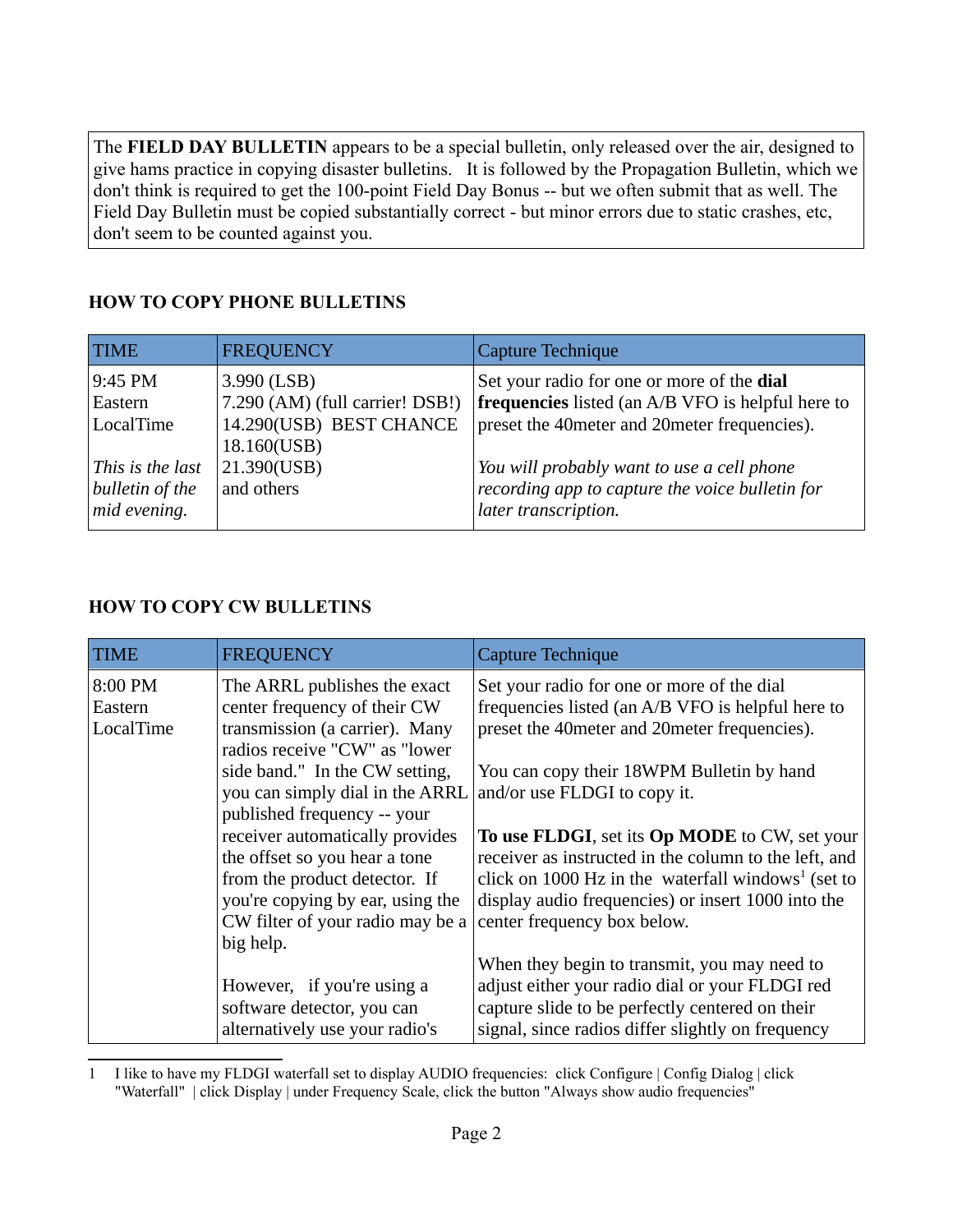| <b>UPPER SIDE BAND mode and</b><br>setting your dial to 1kHz lower<br>than their published frequency,<br>as follows: | manually provide the "offset" by  | accuracy.<br>If you have a good strong signal, you will likely<br>get a very good clean copy of their CW bulletin<br>using FLDGI. An example is presented in the<br><b>Appendix One to demonstrate.</b> |
|----------------------------------------------------------------------------------------------------------------------|-----------------------------------|---------------------------------------------------------------------------------------------------------------------------------------------------------------------------------------------------------|
| ARRL                                                                                                                 | Set your USB                      |                                                                                                                                                                                                         |
| published<br>CWfrequency                                                                                             | dial frequency<br>to              |                                                                                                                                                                                                         |
|                                                                                                                      |                                   |                                                                                                                                                                                                         |
| 7.0475                                                                                                               | 7.046.500                         |                                                                                                                                                                                                         |
| 14.0475                                                                                                              | 14.046.500                        |                                                                                                                                                                                                         |
| 18.0975                                                                                                              | 18.0974.500                       |                                                                                                                                                                                                         |
| clear 1kHz audio tone of CW to<br>copy.                                                                              | This technique should result in a |                                                                                                                                                                                                         |
| In Gainesville, their 20 meter<br>frequency is often the best in the<br>evening hours.                               |                                   |                                                                                                                                                                                                         |

## **HOW TO COPY DATA BULLETINS**

| <b>TIME</b>             | <b>FREQUENCY</b>                                        | Capture Technique                                                  |
|-------------------------|---------------------------------------------------------|--------------------------------------------------------------------|
| 9:00 PM                 | ARRL publishes the CENTER                               | A/B VFO: You will probably want to use your                        |
| Eastern<br>LocalTime -- | FREQUENCY of the data<br>modulation, no matter what its | A/B VFO so you can check either frequency to see<br>which is best. |
| right after the         | bandwidth.                                              |                                                                    |
| CW bulletin             |                                                         | The DATA BULLETIN is sent in three different                       |
| and before the          | For Gainesville, 20meters and                           | techniques:                                                        |
| Phone bulletin          | 40 meters come in well:                                 | RTTY (OpMode RTTY: RTTY-45)                                        |
|                         | 7095 kHz                                                | PSK31 (OpMode PSK: BPSK-31)                                        |
|                         | 14095 kHz                                               | MFSK16 (OpMode MFSK: MFSK-16)                                      |
|                         | Set your radio for Upper Side                           | ARRL sends RSID tones at the very beginning of                     |
|                         | Band (USB) and for a dial                               | each transmission. From the FLDGI Help:                            |
|                         | frequency 1kHz lower than the                           |                                                                    |
|                         | ARRL center frequency - the                             | The RSID (automatic mode detection and tuning)                     |
|                         | modulation will then be centered                        | feature uses a special sequence of tones transmitted at            |
|                         | around 1000Hz in your audio.                            | the beginning of each transmission to identify and tune            |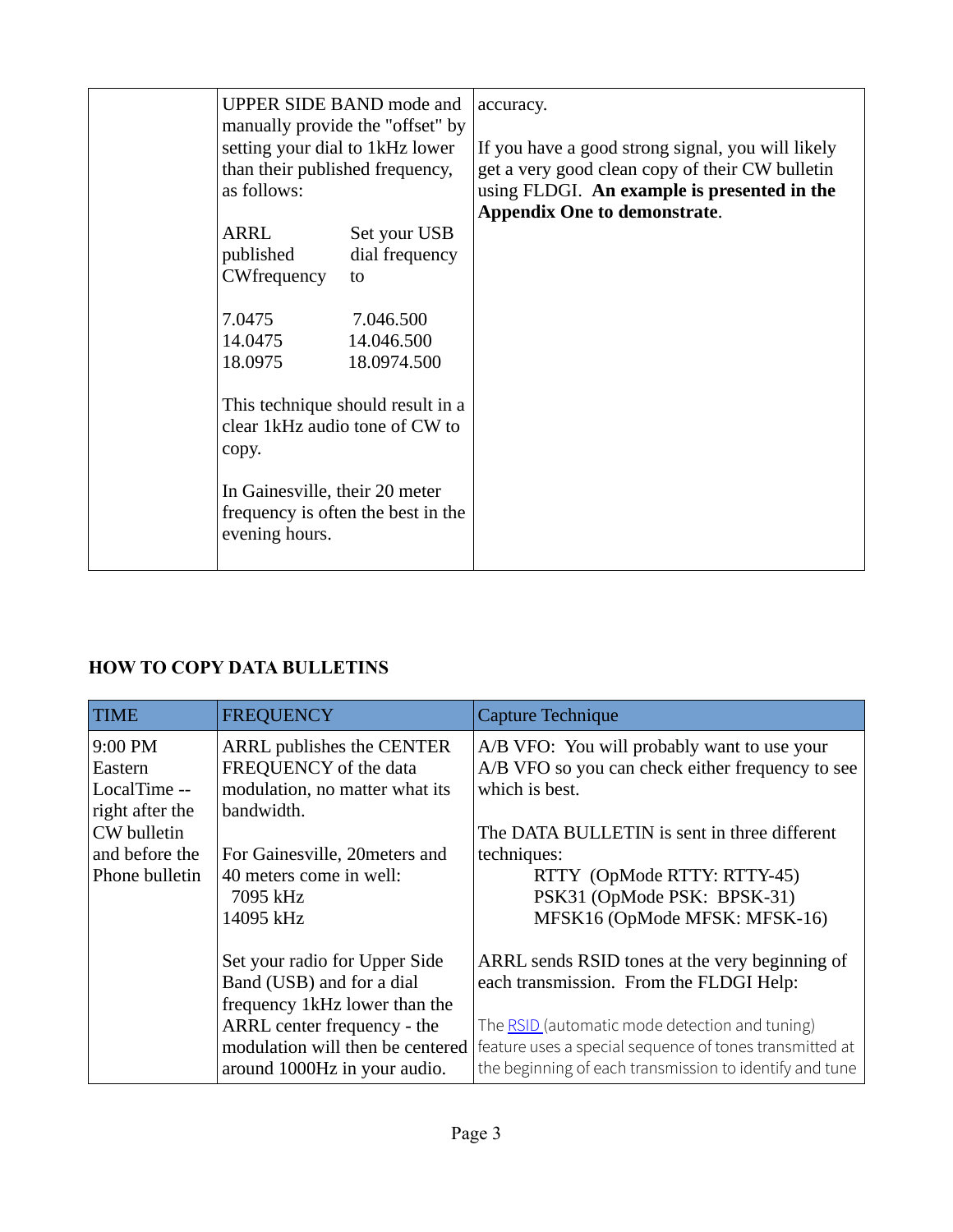| Set your radio dial to:<br>7094 kHz<br>14094 kHz | in the signals received. For this feature to work, not only<br>do you need to enable the feature in the receiver, but in<br>addition the stations you are wishing to tune in need to<br>have this feature enabled on transmission.                                                               |
|--------------------------------------------------|--------------------------------------------------------------------------------------------------------------------------------------------------------------------------------------------------------------------------------------------------------------------------------------------------|
|                                                  | If you turn on RSID and your software captures the<br>very beginning, the software will automatically<br>determine which of the three data modulations the<br>ARRL will send in each segment -- hooray!                                                                                          |
|                                                  | RSID is turned on via a slim pushbutton option in the<br>upper right of your software window.                                                                                                                                                                                                    |
|                                                  | Automatic Frequency Control: You will also want to<br>turn on Automatic Frequency Control (AFC) - slim<br>pushbutton option in the lower right of your software<br>window. You may still need to adjust your receiver<br>or click to set the "window" right on top of the<br><b>ARRL</b> signal. |
|                                                  | The ARRL publishes the order in which each of the<br>three modulation types will be sent - however<br>switching between these modes requires some<br>dexterity!! RSID helps a lot and so can the following<br>trick:                                                                             |
|                                                  | It turns out that you can bring up THREE COPIES of<br>FLDGI, set each one to a different modulation<br>technique, and set the center frequency of each one of<br>them to 1000 Hz. One of them will start decoding!!                                                                              |
|                                                  | <b>APPENDIX TWO shows a bulletin sent via</b><br>PSK31, captured with FLDGI.                                                                                                                                                                                                                     |

## GRABBING THE TEXT

Once you have copied the bulletin, use your mouse to highlight the text in the FLDGI Receive Pane, copy it to the "clipboard" with CTRL-C, and then paste it into a document or email (CTRL-V or "Paste") and send to the documentation unit for your exercise. (For NFARC Field Day: docvacuumtubes@gmail.com)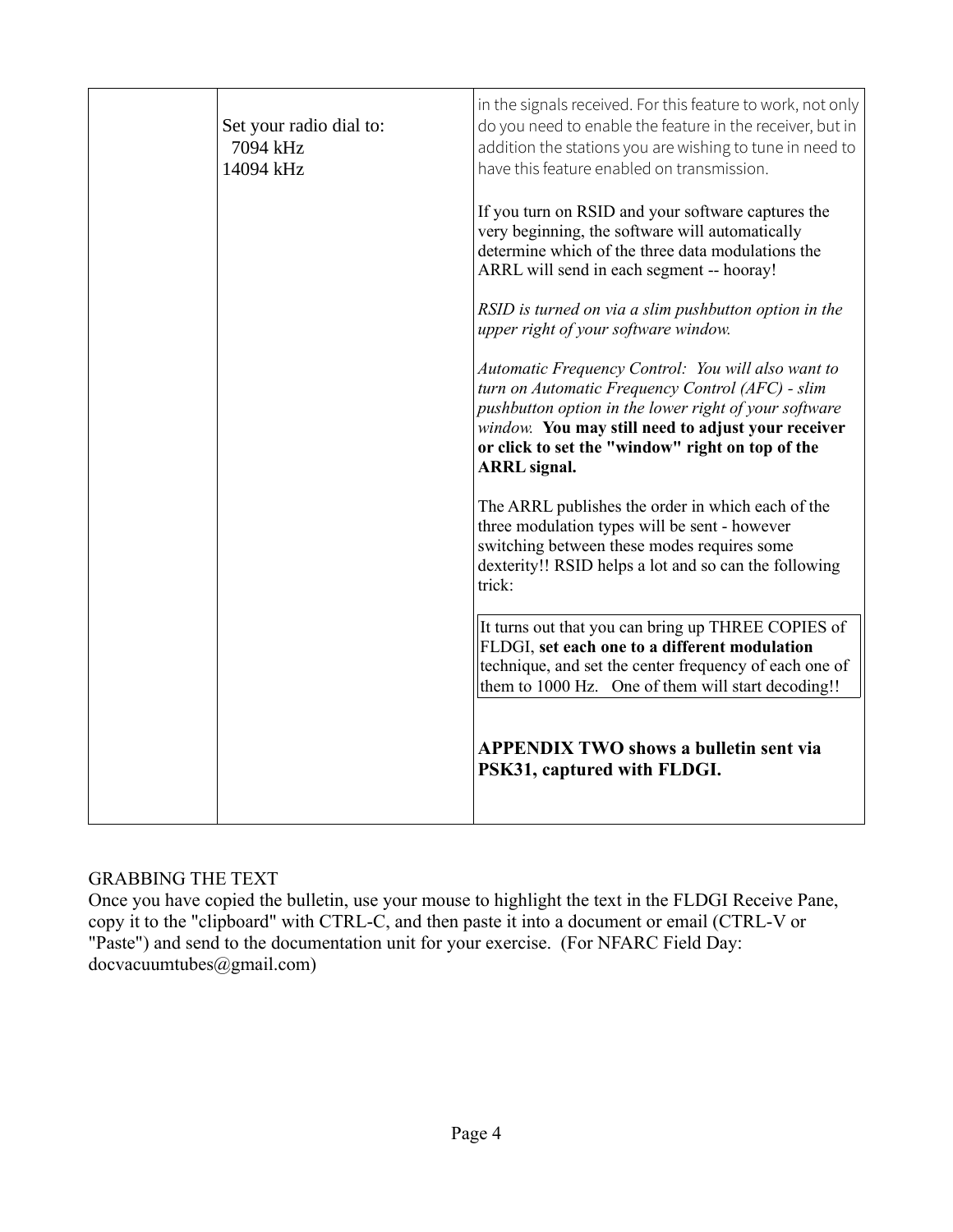# APPENDIX ONE: EXAMPLE CW BULLETIN CAPTURED WITH FLDGI

#### W1AW <BT>

 ON [PSKREPORTER.INFO](http://pskreporter.info/) I SAW THAT MY SIGNAL WAS PROPAGATING ALONG A VERY NARROW ARC AT 72 TO 74 DEGREES RECEIVED ONLY BY A CONCENTRATION OF STATIONS IN THE NORTHEAST USA. NO REAL 6 METER ANTENNA HERE, JUST A 32 FOOT END FED WIRE, 4 TO 1 UNUN AND AUTOTUNER, MOSTLY INDOORS ON THE SECOND FLOOR OF MY 1907 ALL WOOD CRAFTSMAN HOME. <BT>

#### JUST PRIOR TO THAT AT 1730 UTC I

SEEMED TO BE MONITORED ONLY BY STATIONS 2000 TO 2500 MILES FROM ME IN AN ARC WITH BEARINGS 77 TO 79 DEGREES WITH WA9WTK AT THE SOUTH AND VE3TTP AT THE NORTH. <AS> QST DE W1AW <BT>

#### ON JUNE 9

AT 2300 UTC ON 12 METERS FT8 I AM ONLY HEARD BY N4DB AT 91 DEGHEES, 2292 MILES AND K4BSZ AT 94 DEGREES, 2276 MILES. THEN AT 2320 UTC, WB4EVH AT 23M6 MILES AND 103 DEGREES BEARING, AT 2330 UTC, VK5PJ AT 8306 MILES, 250 DEGREES. <BT>

#### AN ARTICLE ABOUT AURORA CAN BE FOUND ON //[BIT.LY/](http://bit.ly/) . <BT> IT

CKNTAINS MOSTLY GOOD INFO, EXCEPT THE STATEMENT ABOUT BEING HALF WAY THROUGH THIS SOLAR CYCLE. I GUESS WE MIGHT BE HALF WAY TOWARD THE PEAK. <BT> IF YOU WOULD LITE TO MAKE A COMMENT OR HAVE A TIP FOR OUR READERS, PLEASE EMAIL THE AUTHOR AT, K7RA AT [ARRL.NET](http://arrl.net/). <AS>

#### QST DE W1AW <BT>

#### FOR

MORE INFORMATION CONCERNING RADIO PROPAGATIONM SEE THE ARRL TECHNICAL INFORMATION SERVICE WEB PAGE. A DETAILED EXPLANATION OF THE NUMBERS USED IN THIS BULLETIN IS ALSO AVAILABLE ON THIS SITE. AN ARCHIVE OF PAST PROPAGATION BULLETINS IS ALSO AVAILABLE. <BT> MONTHLY PROPAGATION CHARTS BETWEEN FOUR USA REGIONS AND TWELVE OVERSEAS LOCATIONS CAN BE FOUND ON THE ARRL/PROPAGATION WEB PAGE. FIND MORE INFORMATION AND TUTORIALS ON PROPAGATION ON THE K9LA WEB SITE. <BT> THE MULTIPLE WEBSITES MENTIONED IN THIS BULLETIN CAN BE FOUND IN TELEPRINTER, PACKET, AND INTERNET VERSIONS OF 2022 PROPAGATION FORECAST BULLETIN ARLP023. <AS> QST DE W1AW <BT> SUNSPOT NUMBERS FOR JUNE 2 THROUGH 8, 202 J WERE 59, 52, 75, 57, 45, 23, AND 0, WITH A MEAN OF 44R4. 10R7 CM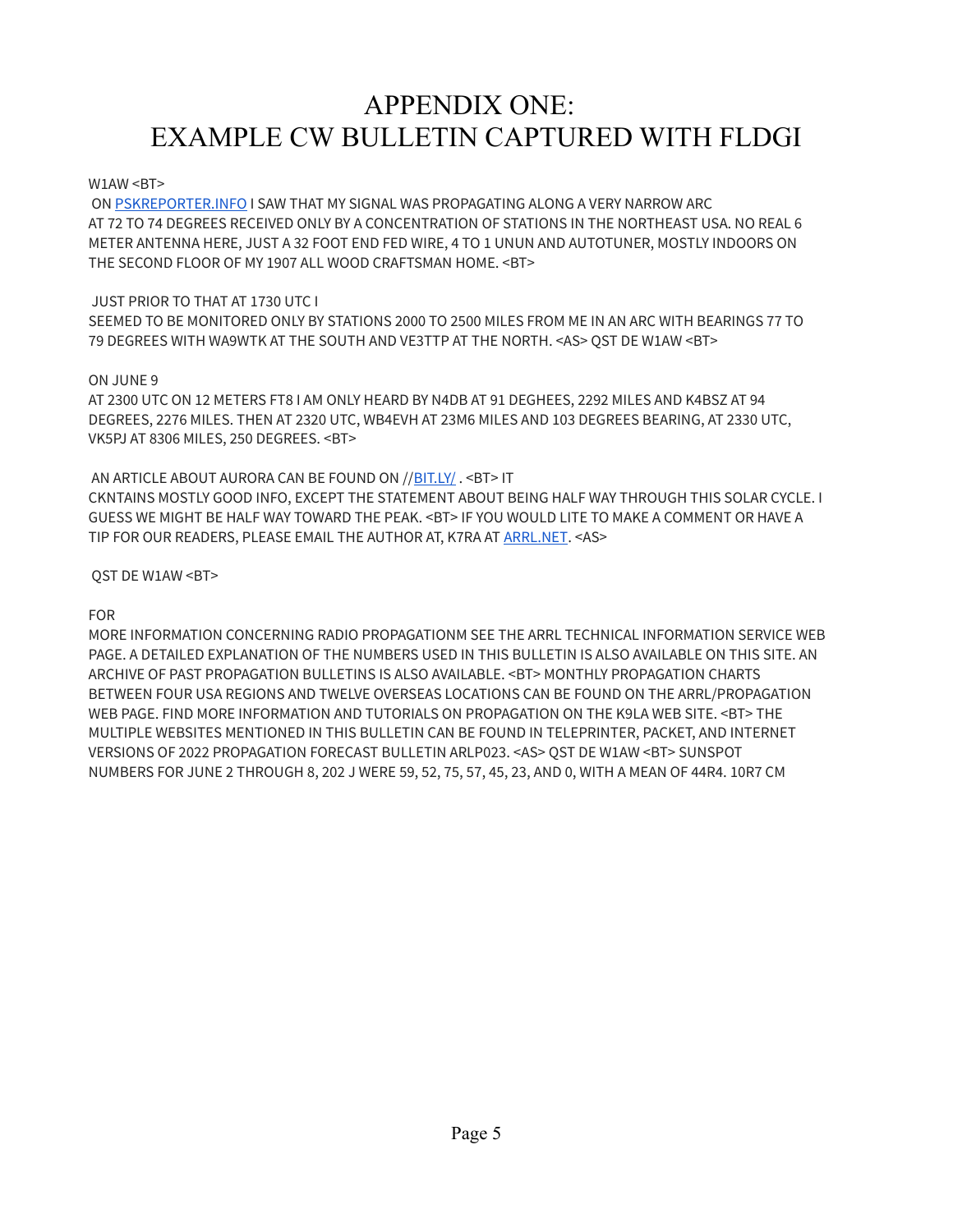## APPENDIX TWO: EXAMPLE PSK31 BULLETIN CAPTURED WITH FLDGI

ARLP023 follows

ARLP023 follows

ZCZC AP23 QST de W1AW Propagation Forecast Bulletin 23 ARLP023 From Tad Cook, K7RA Seattle, WA June 10, 2022 To all radio amateurs

SB PROP ARL ARLP023 ARLP023 Propagation de K7RA

Hard for me to believe, I had to blink to make sure, but on Wednesday, June 8 for the first time this calendar year there were no sunspots, ev n though two new sunspot regions appeared on June 4.n

Average daily sunspot number declined to 44 from 52.9 last week. Average daily solar flux waMonly 99.4, down from 104.3 last week and 158.8 the week before.

News about the first spotless day can be found here:

### <https://bit.ly/39cOiQk>

I am grateful that on Thursday, June 9, a new sunspot group emerged, bringing the sunspot number for the day to 17.

Predicted solar flux is 105 on June 10, 110 on June 11-16, 115 on June 17, 120 on June 18, 125 on June 19-20, 150 on June 21, 110 on June 22, 100 on June 23 through July 3, 105 on July 4-5, 110 on July 6-10, then 115 on July 11-13, 120 on July 14, and 125 on July 15-16.

Assumecg the above prediction is true, this would mean average daily solar ux rising from 99.4 to 109 over the next reporting week and 123 the next.

Predicted planetary A index is 5 on June 10-14, then 8, 12 and 8 on June 15-17, 5 on June 18-22, then 12, 18, 10 and 8 on June 23-26, 5 on June 27 through July 9, then 12, 8, 12, 10 and 8 on July 10-14,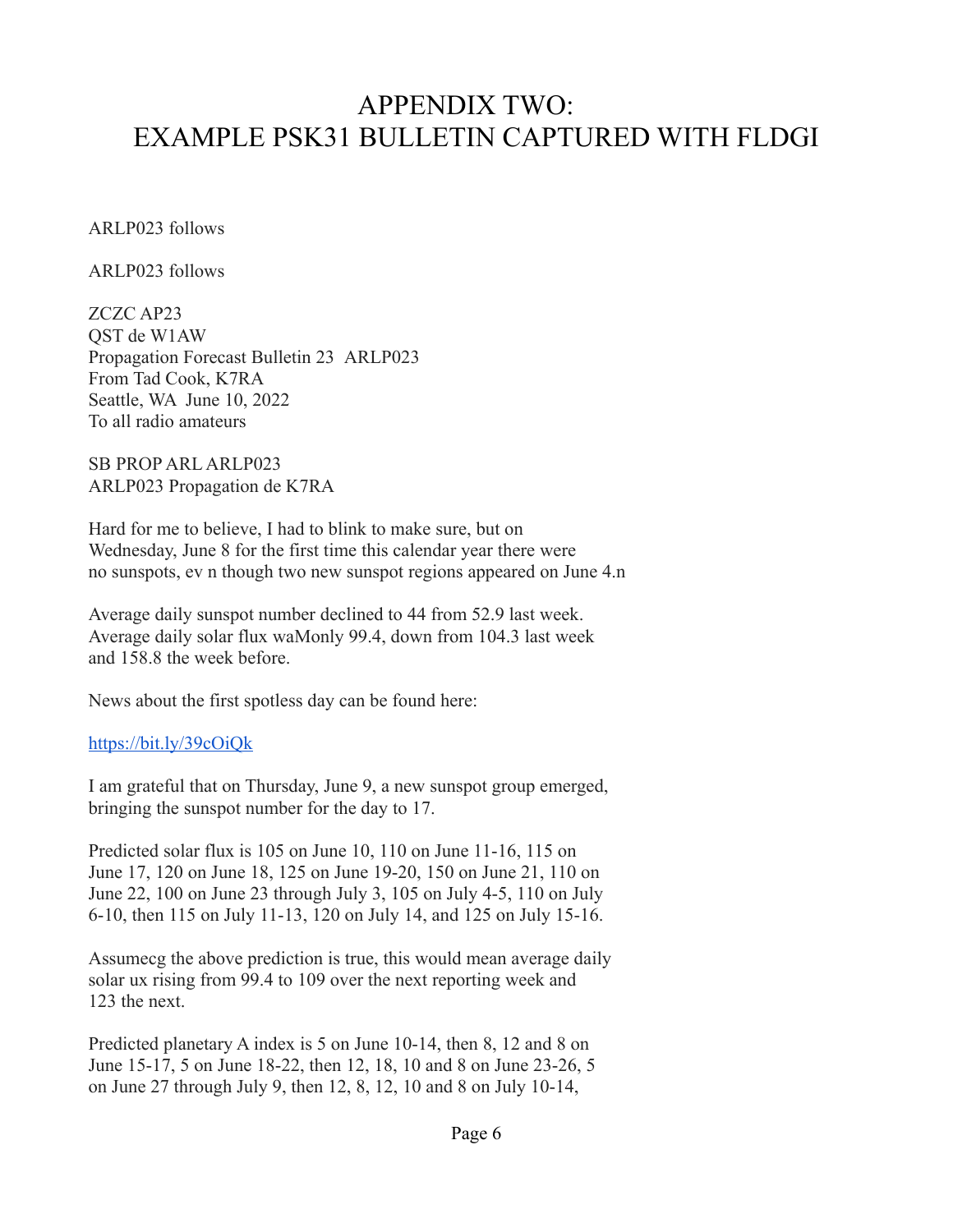and 5 on July 15-19.

Despite the recent downturn, Solar Cycle 25 activity exceeds the official forecast:

<https://helioforecast.space/solarcycle>

According to Spaceweather.com, May 2022 sunspot activity w s the highest it's been in eight years.

OK1HH wrote:

"As during the last solar revolution, solar activity has been low in the last ti o weeks.

"On June 8, the Sun was even empty - no sunspots -  $R = 0$ .

"This is a remarkable development more than 2 years after the beginning of Solar Cycle 25. However, during the last few hours, rapid spots have been observed near the central meridian. In addition, NASA's STEREO-A spacecraft is monitoring a probable group of sunspots approaching beyond the northeastern edge of the Sun:

"[https://stereo.gsfc.nasa.gov](https://stereo.gsfc.nasa.gov/)

"It should be foowed by other g oups of spots, which will increase solar activity again.

"The Earth's magnetic field was largely quiet, except for an in orease in activity on June 6.

"The result was an improvement in the propagation conditions on June 6 and a degradation on June 7 and the morning of June 8. Gradual improvement can be expected in the coming days."

W9NY wrote:

"Just got a new dipole op on 10 meters on my condo roof which is over 400 feet off the ground overlooking Lake Michigan.

"Made a couple of contacts late this ofternoon into Texas and Louisiana S5-S6 and nothing else on the band, until a ZL called me from New Zealand about 6:20 PM local time. He gave me an S9, and he was S5. Just like the good old days on 10 meters!

"The ionosphere has to be working, I think, to get over to New Zealand."